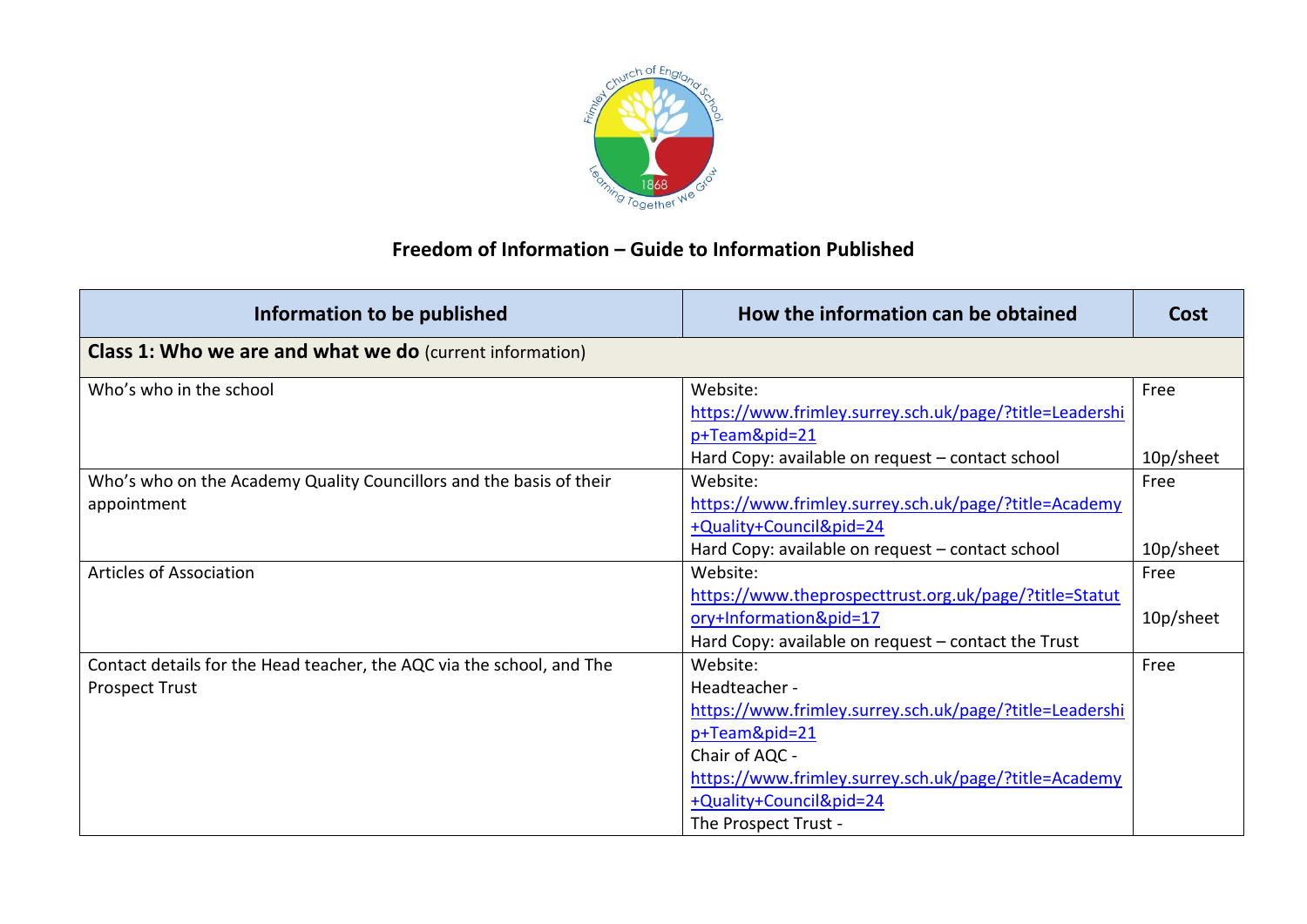|                                                                                              | https://www.theprospecttrust.org.uk/page/?title=Conta   |           |
|----------------------------------------------------------------------------------------------|---------------------------------------------------------|-----------|
|                                                                                              | $ct&pid=2$                                              |           |
| School session times and term dates                                                          | Website:                                                | Free      |
|                                                                                              | https://www.frimley.surrey.sch.uk/page/?title=The+Sch   |           |
|                                                                                              | ool+Day&pid=40                                          |           |
|                                                                                              | https://www.frimley.surrey.sch.uk/page/?title=Term+Da   |           |
|                                                                                              | tes&pid=41                                              |           |
|                                                                                              | Hard Copy available on request - contact school         | 10p/sheet |
| Address of school and contact details, including email address.                              | Website:                                                | Free      |
|                                                                                              | https://www.frimley.surrey.sch.uk/contact-us            |           |
| <b>Class 2: What we spend and how we spend it</b> (current and previous two financial years) |                                                         |           |
| Annual budget plan and financial statements - details of sources of funding                  | Hard Copy: available on request - contact The Prospect  | 10p/sheet |
| and income received from central government together with annual budget                      | Trust                                                   |           |
| plan and annual income and expenditure returns                                               |                                                         |           |
| Expenditures - details of items of expenditure over £5,000, including costs,                 | Hard copy: available on request - contact The Prospect  | 10p/sheet |
| supplier and transaction information.                                                        | Trust                                                   |           |
| Capital funding - information on major plans for capital expenditure and                     | Hard Copy: available on request - contact The Prospect  | 10p/sheet |
| capital funding.                                                                             | Trust                                                   |           |
| Financial audit reports                                                                      | Hard Copy: available on request - contact The Prospect  | 10p/sheet |
|                                                                                              | Trust                                                   |           |
| Procurement and contracts - details of procedures used for the acquisition                   | Hard Copy: available on request - contact school        | 10p/sheet |
| of goods and services and details of contracts that have gone through a                      |                                                         |           |
| formal tendering process                                                                     |                                                         |           |
| Staff allowances and expenses - details of allowances and expenses that can                  | Hard Copy: available on request - contact school        | 10p/sheet |
| be incurred or claimed, with totals paid to individual senior staff members by               |                                                         |           |
| reference to categories.                                                                     |                                                         |           |
| Staffing, pay and grading structure - this includes salaries for senior staff in             | Hard Copy: available on request - contact school        | 10p/sheet |
| bands of £5,000; for all other posts, by salary range.                                       |                                                         |           |
| AQCs' allowances - details of allowances that can be incurred or claimed,                    | Hard Copy: available on request - contact the Trust     | 10p/sheet |
| and a record of total payments made to individual councillors.                               |                                                         |           |
| Pupil Premium - details of pupil premium funding and how we spend it                         | Website:                                                | Free      |
|                                                                                              | https://www.frimley.surrey.sch.uk/page/?title=Pupil+Pre |           |
|                                                                                              | mium&pid=15                                             | 10p/sheet |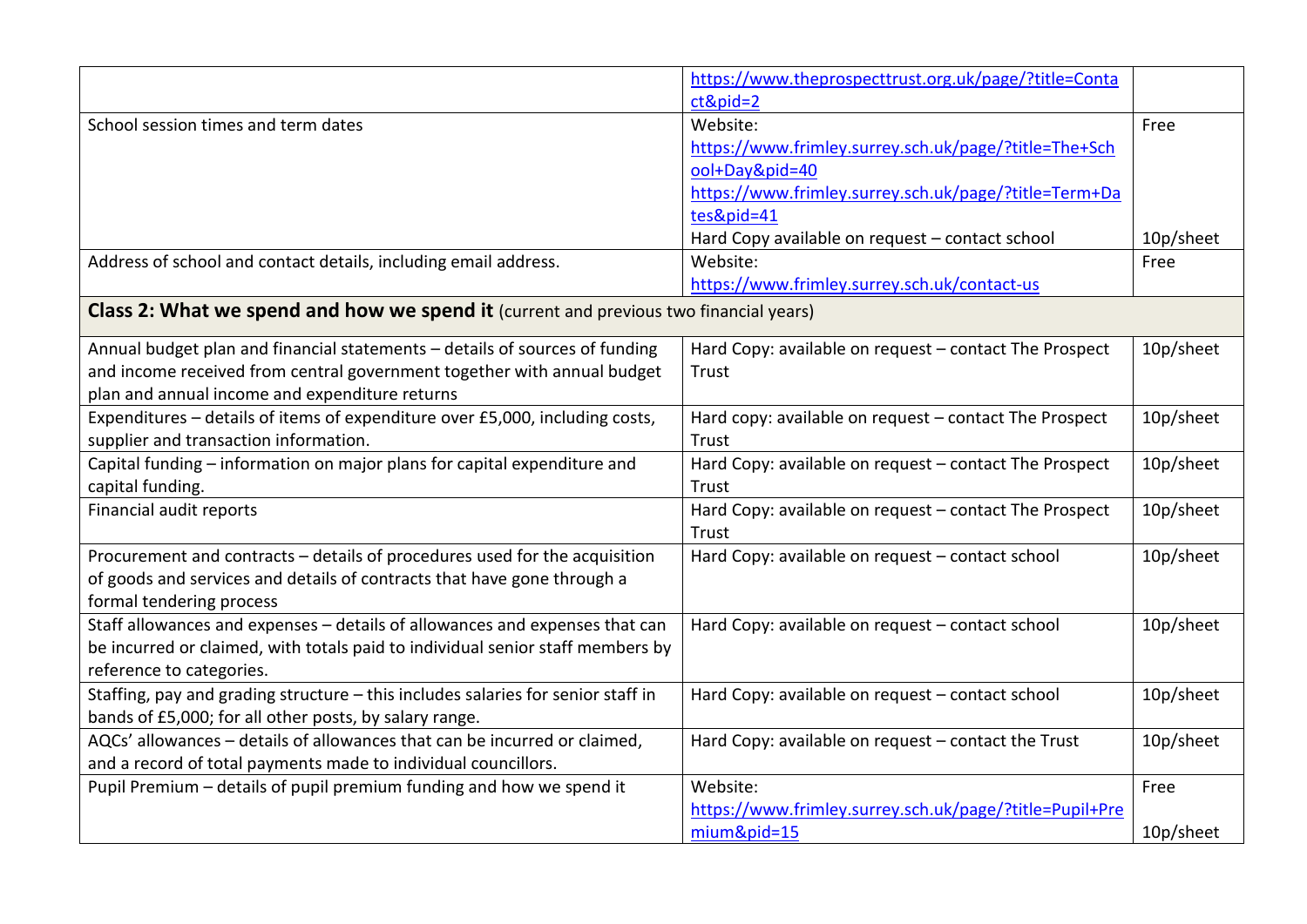|                                                                                | Hard copy available on request                               |           |  |
|--------------------------------------------------------------------------------|--------------------------------------------------------------|-----------|--|
| Class 3 - What our priorities are and how we are doing (current information)   |                                                              |           |  |
| Performance data supplied to the English Government - direct link to the       | Website:                                                     | Free      |  |
| data                                                                           | https://www.compare-school-                                  |           |  |
|                                                                                | performance.service.gov.uk/school/125152/frimley-            |           |  |
|                                                                                | cofe-junior-school                                           |           |  |
| The latest Ofsted report                                                       | Website:                                                     | Free      |  |
|                                                                                | https://reports.ofsted.gov.uk/provider/21/125152             |           |  |
| Performance management policy and procedures adopted by the AQC                | Hard Copy: available on request - contact school             | 10p/sheet |  |
| The school's future plans - any major proposals involving a consultation on    | Hard Copy: available on request - contact school             | 10p/sheet |  |
| the future of the school                                                       |                                                              |           |  |
| Performance data or a direct link to it                                        | Website:                                                     |           |  |
|                                                                                | http://www.frimley.surrey.sch.uk/page/?title=Outcomes        |           |  |
|                                                                                | $&$ pid=14                                                   |           |  |
| Data Protection Impact Assessments or any other impact assessments where       | Hard Copy: available on request - contact school             | 10p/sheet |  |
| appropriate                                                                    |                                                              |           |  |
| <b>Class 4 – How we make decisions</b> (current and previous three years)      |                                                              |           |  |
| Admissions policy and decisions (not individual admission decisions) - details | Website:                                                     | Free      |  |
| about admission arrangements and procedures including the right of appeal      | https://www.frimley.surrey.sch.uk/page/?title=Admissio       |           |  |
|                                                                                | ns&pid=10                                                    |           |  |
|                                                                                | Hard Copy: available on request - contact school             | 10p/sheet |  |
| Agendas and minutes of meetings of the AQC - unless an exemption applies       | TPT Website:                                                 |           |  |
| to the information or parts of it                                              | https://www.theprospecttrust.org.uk/page/?title=Frimle       |           |  |
|                                                                                | y+Junior+AQC&pid=58                                          |           |  |
|                                                                                | Hard Copy: available on request - contact school             | 10p/sheet |  |
| Class 5 - Our policies and procedures (Current information)                    |                                                              |           |  |
| School policies and other documents including behaviour, anti-bullying,        | Website:                                                     | Free      |  |
| eSafety, SEN.                                                                  | https://www.frimley.surrey.sch.uk/page/?title=Policies&      |           |  |
| Records management, personal data and access to information policies,          | pid=38                                                       |           |  |
| including information security policies, records retention, destruction and    | Any policy listed that is not on the website is available in | 10p/sheet |  |
| archive policies and data protection (including information sharing and CCTV)  | hard copy on request - contact school                        |           |  |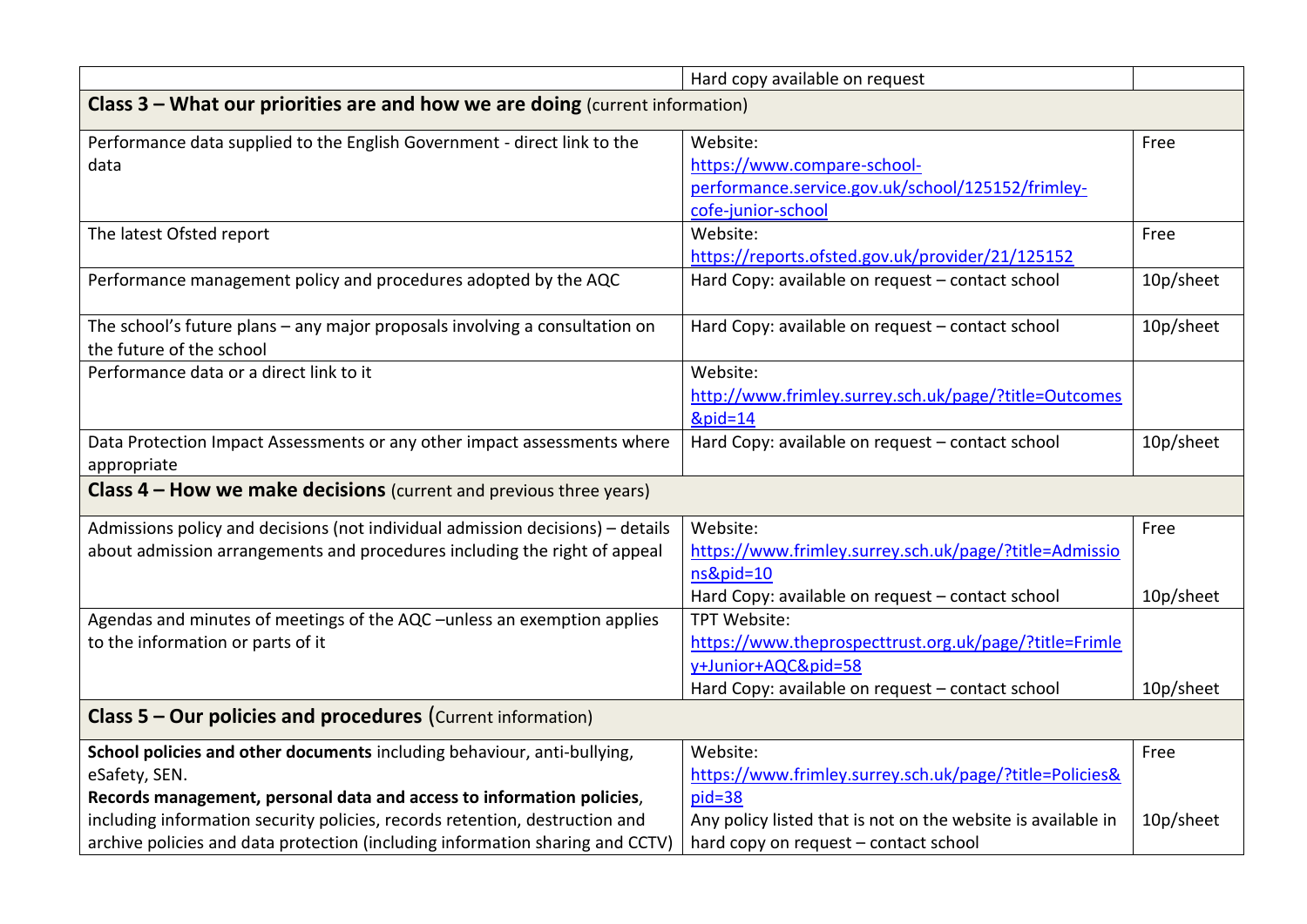| policies<br>Equality and diversity including procedures and guidelines for the promotion<br>of equal opportunities and public sector equality duty compliance<br>Safeguarding and child protection policies and procedures to safeguard and<br>improve child protection promoting the welfare of children in compliance<br>with legislation and guidance issued by the Secretary of State<br><b>Pay Policy</b><br><b>Health and Safety</b><br>Policies and procedures for human resources and the recruitment of staff<br>including current vacancies<br>Complaints procedures including for dealing with parental complaints<br>Charging regimes and policies including charging for school activities<br><b>Class 6 – Lists and Registers</b> (Currently maintained lists and registers only (this does not include the attendance register). | https://www.frimley.surrey.sch.uk/page/?title=Equality<br><b>&amp;pid=55</b>                                                           |                   |
|-------------------------------------------------------------------------------------------------------------------------------------------------------------------------------------------------------------------------------------------------------------------------------------------------------------------------------------------------------------------------------------------------------------------------------------------------------------------------------------------------------------------------------------------------------------------------------------------------------------------------------------------------------------------------------------------------------------------------------------------------------------------------------------------------------------------------------------------------|----------------------------------------------------------------------------------------------------------------------------------------|-------------------|
| Curriculum circulars and statutory instruments                                                                                                                                                                                                                                                                                                                                                                                                                                                                                                                                                                                                                                                                                                                                                                                                  | Website:<br>https://www.frimley.surrey.sch.uk/page/?title=Curriculu<br>$m\&pid=12$<br>Hard Copy: available on request - contact school | Free<br>10p/sheet |
| CCTV - in operation externally throughout the site                                                                                                                                                                                                                                                                                                                                                                                                                                                                                                                                                                                                                                                                                                                                                                                              | Inspection only - contact school                                                                                                       | Free              |
| Asset register                                                                                                                                                                                                                                                                                                                                                                                                                                                                                                                                                                                                                                                                                                                                                                                                                                  | Inspection only - contact the Trust                                                                                                    | Free              |
| Any information the school is currently legally required to hold in publicly<br>available registers                                                                                                                                                                                                                                                                                                                                                                                                                                                                                                                                                                                                                                                                                                                                             | Inspection only - contact school                                                                                                       | Free              |
| <b>Class 7 - The services we offer</b> (current information)                                                                                                                                                                                                                                                                                                                                                                                                                                                                                                                                                                                                                                                                                                                                                                                    |                                                                                                                                        |                   |
| Extra-curricular activities                                                                                                                                                                                                                                                                                                                                                                                                                                                                                                                                                                                                                                                                                                                                                                                                                     | Website:<br>https://www.frimley.surrey.sch.uk/page/?title=Clubsπ<br>$d=29$<br>Hard Copy: available on request - contact school         | Free<br>10p/sheet |
| Out of school clubs                                                                                                                                                                                                                                                                                                                                                                                                                                                                                                                                                                                                                                                                                                                                                                                                                             | Website:<br>https://www.frimley.surrey.sch.uk/page/?title=Clubsπ<br>$d=29$<br>Hard Copy: available on request - contact school         | Free<br>10p/sheet |